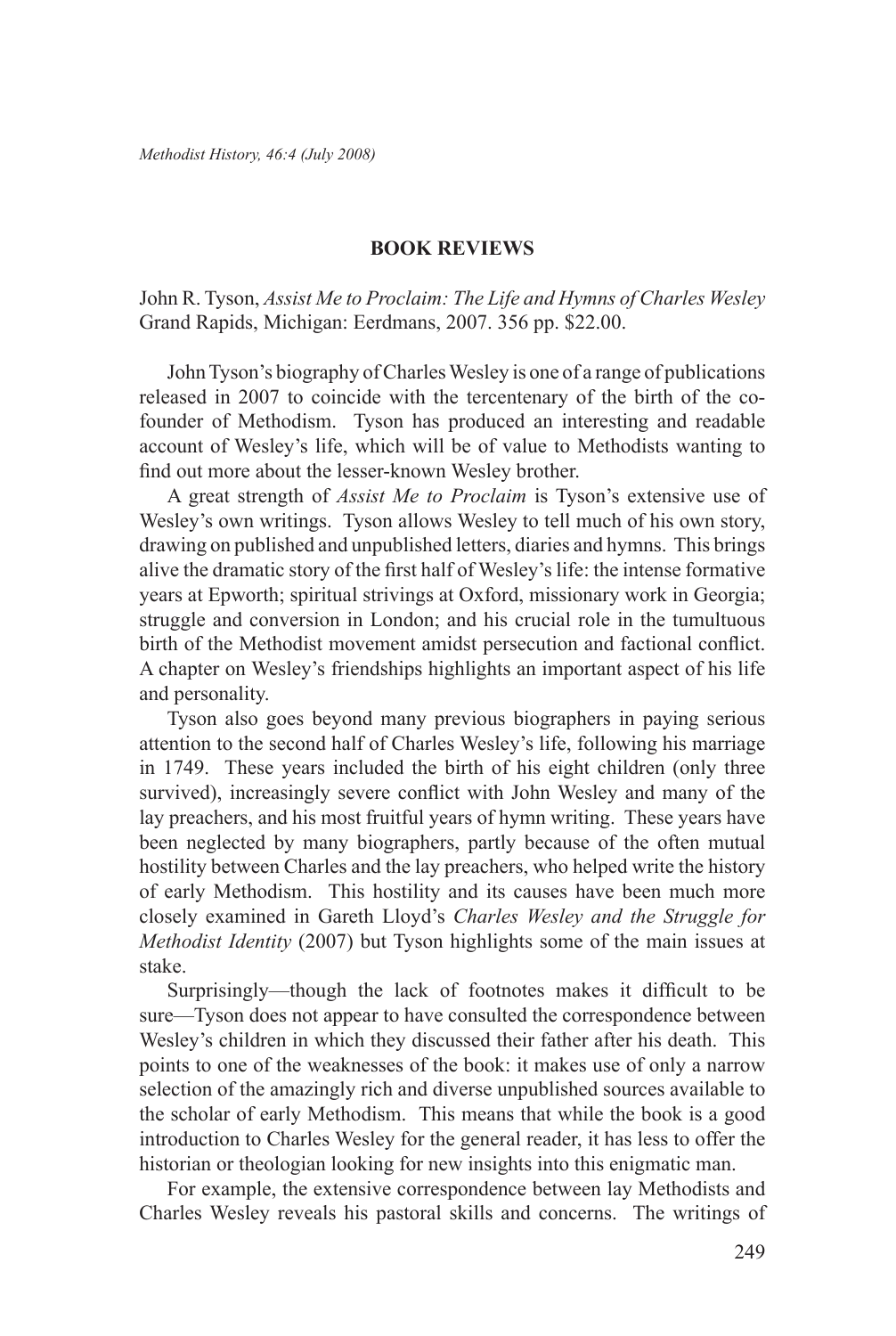many women who corresponded with the Methodist preacher Mary Fletcher illustrate how Wesley was being discussed and described by his female contemporaries. Such sources provide the opportunity to place Wesley within the wider context of the Methodist movement, beyond his relationship with its leaders. Tyson does not appear to have taken this opportunity. *Assist me to Proclaim* is a more significant step forward than many previous biographies, but a serious scholarly biography of Charles Wesley remains to be written.

> JOANNA CRUICKSHANK *Melbourne, Australia*

Kenneth J. Collins. *The Theology of John Wesley: Holy Love and the Shape of Grace*. Nashville, TN: Abingdon Press, 2007. 423 pp. \$35.00.

After years of attentive reading and wrestling with the various texts and context of John Wesley's theology, Ken Collins has gifted both Church and academy with the vintage of his lifelong scholarship. Following in the footsteps of Albert C. Outler, Collins attempts to build onto what Outler deemed as Wesley's original synthesis of a "third alternative" between Augustinian pessimism and Pelagian optimism. Collins develops this synthesis into an explicit method that he considers to be much more consistent with Wesley's intentional theological style of "practical theology" and calls it a "conjunctive theology" that is "both/and" and is not "either/or."

In many ways, Outler's third alternative is a conjunctive theology that holds together in a carefully balanced tension both divine grace and human response and not an either/or alternative that would dissolve the tension that was etched into the Augustinian and Pelagian debate. Outler maintained that Wesley's composite answer to the Augustinian/Pelagian dispute was an original synthesis of "faith alone and holy living" that consistently held these together in balanced tension and would never think of separating them. While Collins agrees with the conjunctive nature of Wesley's third alternative, he contends that it "lacks the explanatory power of an axial theme." The missing lynchpin, according to Collins, was the axial theme of "Holiness and Love" which determines all the other conjunctives inherent in Wesley's soteriology: law and gospel; grace and works; favor and empowerment; justification and sanctification; instantaneousness and process; divine initiative and human response; initial and final justification—to name a few.

Essentially, Collins' basic thesis is that grace is shaped by God's Holy Love, which is conjunctive and thereby determines the very nature and structure of Wesley's order of salvation. Collins weaves three threads throughout his book to substantiate his thesis. The first basic strand is the subject of the book, i.e., the explication of the soteriological leitmotif of Holy Love drawn from Wesley's primary texts and the eighteenth century Anglican context.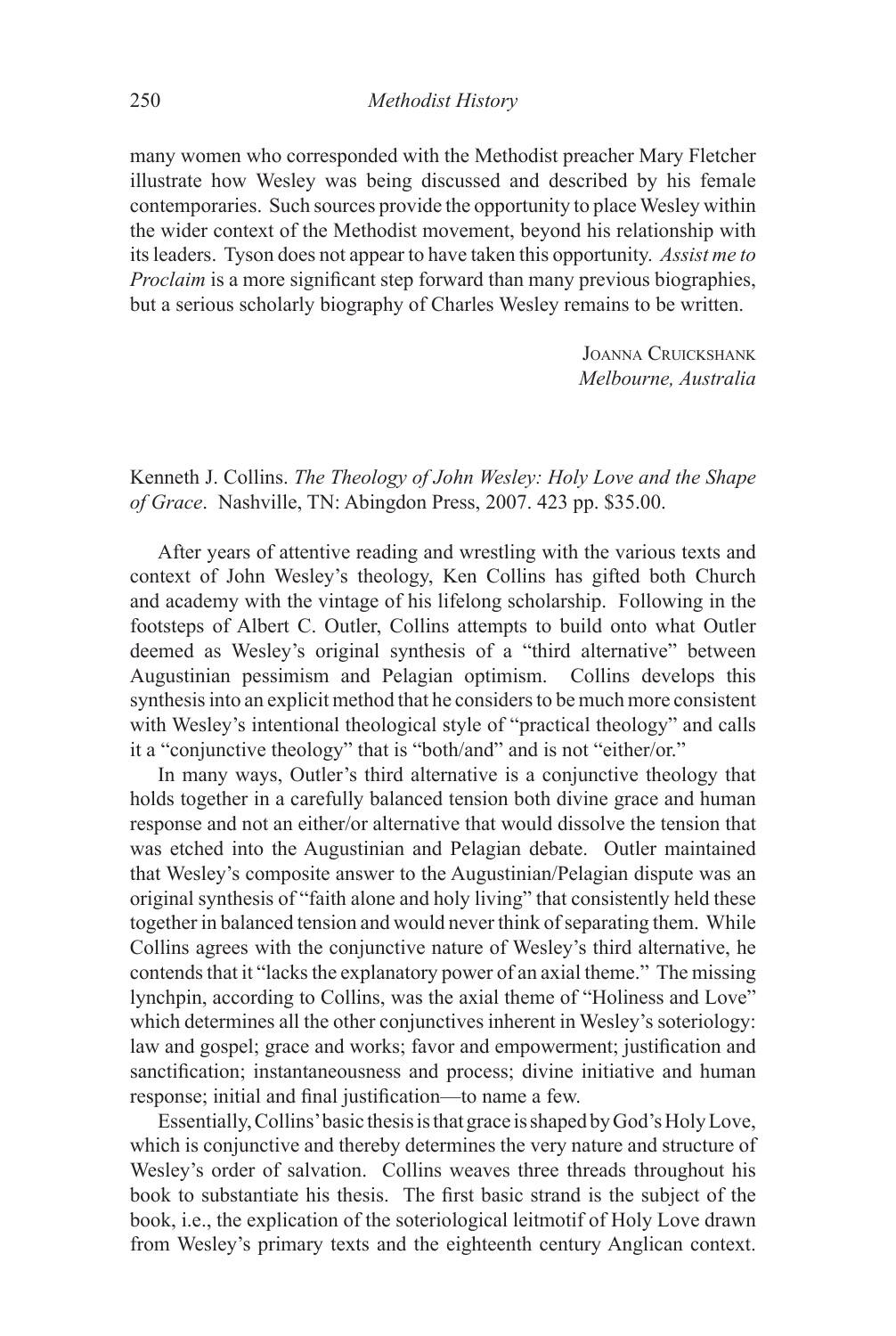Second, Collins is constantly weaving into his explication of Wesley's conjunctive theology a strong and mostly irenic critique of the Wesleyan interpreters that deviate from Wesley's deliberate conjunctive theology. The third of these threads is perhaps one of the most delightful strengths of the book. In this thread, Collins attempts to engage the implications of Wesley's "way of salvation" that confronts both the Church and the world for "today and tomorrow."

Beyond question, the most basic contribution that Collins makes to the field of Wesleyan studies is indeed his construct of a conjunctive paradigm that holds in balanced tension the antinomies of grace, while mapping the crucial junctures and transitions in Wesley's "conjunctive way of salvation." And, Collins is absolutely right to insist that these conjunctive tensions must be maintained as a both/and and must never be dissolved by either/or alternatives.

Despite the sheer strength and force of his probing thesis, Collins' paradigm will probably be met with discerning critique and even sharp disagreement over how to best describe the nature and function of these conjunctions of grace, or even where to place the "accent" in the tension, if one is to rightly understand the sophisticated nuances that Wesley intends in his *ordo salutis*. Furthermore, some may wonder if there are not "spaces" in these conjunctives where Collins has attempted to close and resolve the irresolvable "gaps" within these conjunctive tensions for the sake of sharpening the emphasis on the critical junctures and stage like transitions of Wesley's deliberately structured order of salvation. Conjunctives of grace require space to create the tension between the both/and conjunctives of grace, and some may wonder if Collins has closed the gap with a nonconjunctive model of synergism.

The basic contention for some Wesleyan interpreters is not Collins' insistence on the necessary conjunctive of both/and, but on how best to understand and describe the mystery of these tensions. Wesley's axial theme of Holy Love creates necessary space for balanced tension in all the conjunctives of grace. After all, the triune God of Holy Love, who is the author and finisher of salvation, is always giving grace and space that is from beginning to end, for the purpose of participation in the life of God's Holy Love. What would strengthen Collins' thesis and perhaps settle some of his objections to how other interpreters of Wesley describe the nature and function of these conjunctions of grace would be a complete integration and grounding of Wesley's axial theme of Holy Love into the narrative of the triune God that John and Charles deliberately integrated into the way of salvation.

Collins hammers out these conjunctive descriptions embedded in Wesley's the order of salvation on the anvil of scrupulous critique of the Wesleyan interpreters who either dissolve the tension, or do not place the accent on the right place in those tensions. Randy Maddox, for example, seems often to be in the cross hairs of Collins' conjunctive paradigm. Collins takes aim at the